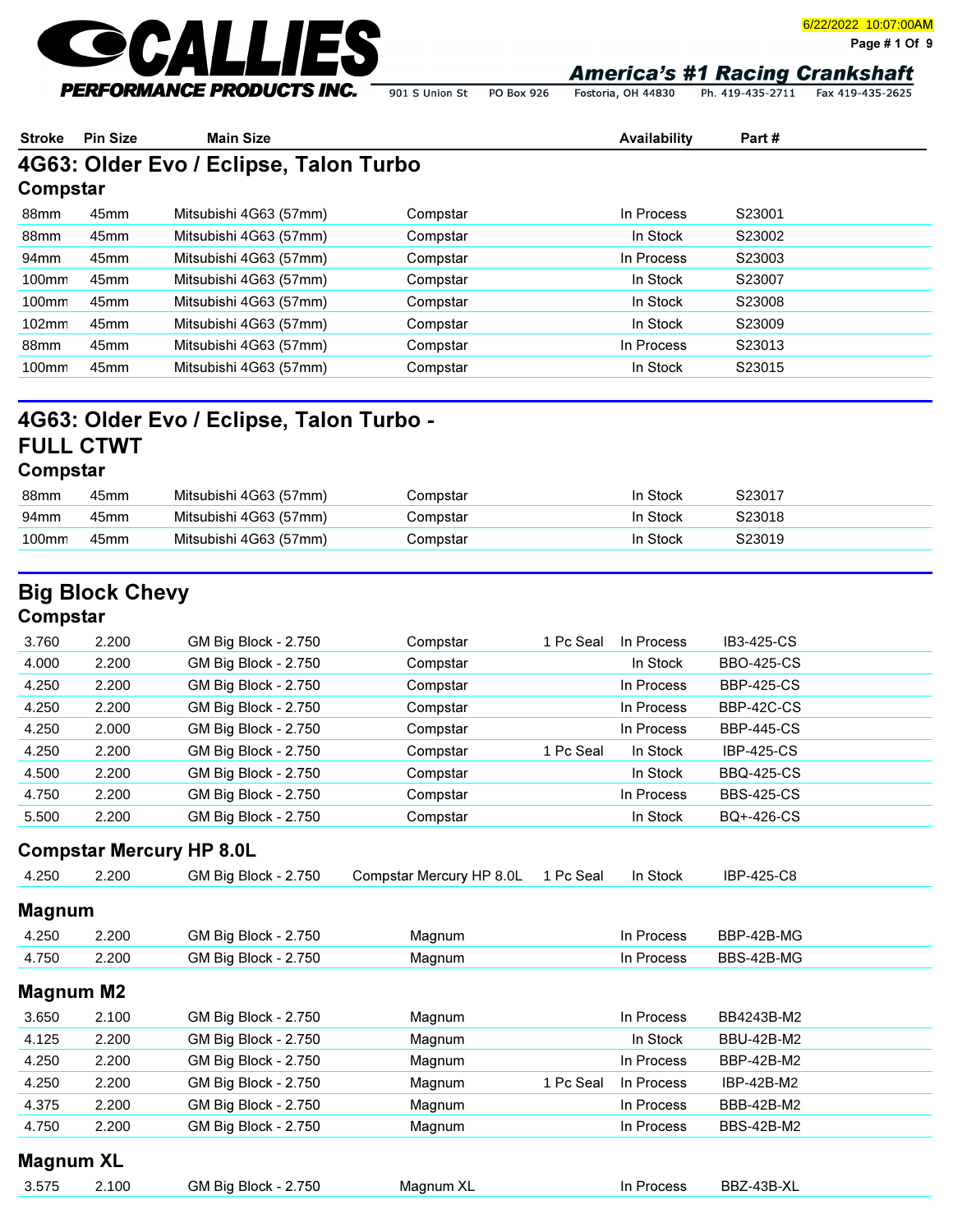

Page # 2 Of 9

Fostoria, OH 44830 Ph. 419-435-2711 Fax 419-435-2625 901 S Union St PO Box 926

| <b>Stroke</b>       | <b>Pin Size</b>            | <b>Main Size</b>                                           |                         | Availability | Part#                    |  |
|---------------------|----------------------------|------------------------------------------------------------|-------------------------|--------------|--------------------------|--|
| 3.650               | 2.200                      | (409) GM Big Block Main - 2.497                            | Magnum XL               | In Process   | BLZ-82B-XL               |  |
| 3.750               | 2.000                      | (409) GM Big Block Main - 2.497                            | Magnum XL               | In Process   | BLJ-8FB-XL               |  |
|                     | <b>Stock Eliminator</b>    |                                                            |                         |              |                          |  |
| 3.779               | 2.200                      | (409) GM Big Block Main - 2.497                            | <b>Stock Eliminator</b> | In Stock     | <b>BB1582B-SE</b>        |  |
| 4.011               | 2.200                      | GM Big Block - 2.750                                       | <b>Stock Eliminator</b> | In Stock     | BB1642B-SE               |  |
|                     |                            |                                                            |                         |              |                          |  |
| <b>Ultra Billet</b> |                            |                                                            |                         |              |                          |  |
| 4.125               | 2.200                      | GM Big Block - 2.750                                       | <b>Ultra Billet</b>     | In Process   | <b>BBU-42@-UL</b>        |  |
| 4.250               | 2.200                      | GM Big Block - 2.750                                       | <b>Ultra Billet</b>     | In Stock     | BBP-42@-UL               |  |
| 4.250               | 2.197                      | BB Chevy Pro-Mod - 2.747                                   | <b>Ultra Billet</b>     | In Process   | BBP-PR@-UL               |  |
| 6.000               | 2.200                      | GM Big Block - 2.750                                       | <b>Ultra Billet</b>     | In Stock     | B52342P-UL               |  |
| 6.000               | 2.197                      | GM Big Block - 2.750                                       | <b>Ultra Billet</b>     | In Stock     | B5234R@-UL               |  |
| <b>Ultra Boost</b>  |                            |                                                            |                         |              |                          |  |
| 4.000               | 2.197                      | BB Chevy Pro-Mod - 2.747                                   | <b>Ultra Boost</b>      | In Stock     | BQO-PR@-UB               |  |
|                     |                            |                                                            |                         |              |                          |  |
|                     | <b>Big Block Mopar</b>     |                                                            |                         |              |                          |  |
| Compstar            |                            |                                                            |                         |              |                          |  |
| 3.760               | 2.374                      | Chrysler Hemi - 2.750                                      | Compstar                | In Stock     | GE3-65L-CS               |  |
| 4.150               | 2.200                      | Chrysler Hemi - 2.750                                      | Compstar                | In Stock     | GE2-62L-CS               |  |
| 4.250               | 2.200                      | Chrysler Hemi - 2.750                                      | Compstar                | In Process   | GEP-62L-CS               |  |
| 4.500               | 2.200                      | Chrysler Hemi - 2.750                                      | Compstar                | In Stock     | GEQ-62L-CS               |  |
|                     | <b>Magnum Style Billet</b> |                                                            |                         |              |                          |  |
|                     |                            |                                                            |                         |              |                          |  |
| 4.500               | 2.374                      | Chrysler Hemi - 2.750                                      | Magnum Style Billet     | In Stock     | FEQ-65@-MB               |  |
|                     |                            | <b>Chrysler Viper V-10</b>                                 |                         |              |                          |  |
| Compstar            |                            |                                                            |                         |              |                          |  |
|                     |                            |                                                            |                         |              |                          |  |
| 3.960<br>4.200      | 2.100                      | Chrysler V-10 Viper - 3.000<br>Chrysler V-10 Viper - 3.002 | Compstar                | In Stock     | KV3291H-CS<br>KV12J1H-CS |  |
|                     | 2.100                      |                                                            | Compstar                | In Process   |                          |  |
| <b>Duramax</b>      |                            |                                                            |                         |              |                          |  |
|                     |                            |                                                            |                         |              |                          |  |
| Compstar            |                            |                                                            |                         |              |                          |  |
| 3.898               | 2.480                      | Duramax - 3.146                                            | Compstar                | In Stock     | D333M81-CS               |  |
| <b>Magnum M2</b>    |                            |                                                            |                         |              |                          |  |
| 3.898               | 2.480                      | Duramax - 3.146                                            | Magnum                  | In Stock     | D333MU@-M2               |  |
| <b>Ultra Billet</b> |                            |                                                            |                         |              |                          |  |
| 3.650               | 2.480                      | Duramax - 3.146                                            | <b>Ultra Billet</b>     | In Stock     | D342MU@-UL               |  |
| 3.898               | 2.374                      | Duramax - 3.146                                            | <b>Ultra Billet</b>     | In Stock     | D333M5@-UL               |  |
|                     |                            |                                                            |                         |              |                          |  |
| Ford                |                            |                                                            |                         |              |                          |  |
|                     |                            |                                                            |                         |              |                          |  |
| Compstar            |                            |                                                            |                         |              |                          |  |
| 3.250               | 2.123                      | 302 Ford - 2.249                                           | Compstar                | In Stock     | UJE-0BM-CS               |  |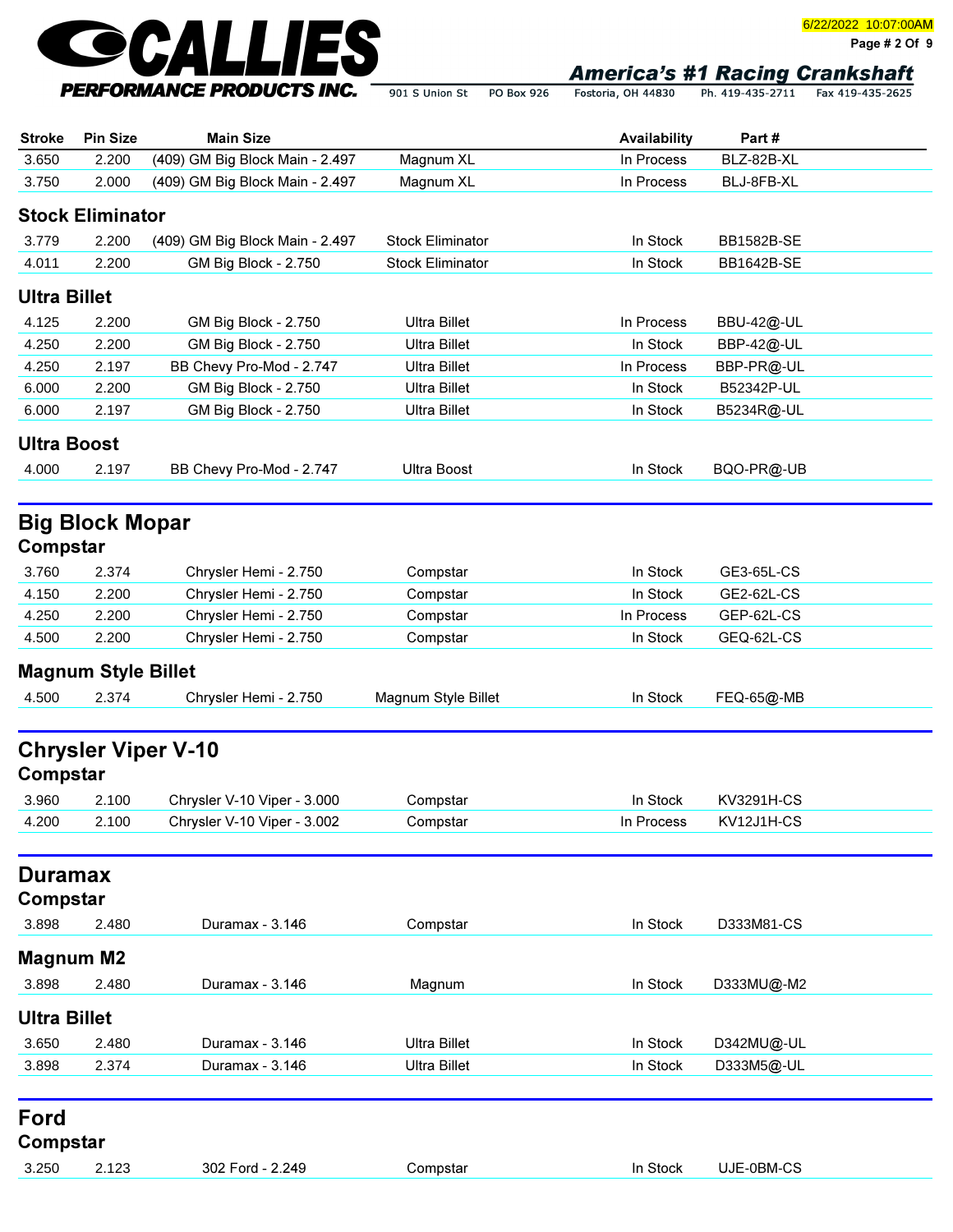

Page # 3 Of 9

| <b>Stroke</b>       | <b>Pin Size</b>              | <b>Main Size</b>   |                       | Availability | Part#      |
|---------------------|------------------------------|--------------------|-----------------------|--------------|------------|
|                     | <b>Ilmor Lanzante Billet</b> |                    |                       |              |            |
| 2.868               | 1.850                        | 302 Ford - 2.249   | Ilmor Lanzante Billet | In Stock     | UJZ-0Q@-IL |
| <b>Magnum</b>       |                              |                    |                       |              |            |
| 4.150               | 2.200                        | Ford 460 - 3.000   | Magnum                | In Stock     | 992-H29-MG |
| 4.300               | 2.200                        | Ford 460 - 3.000   | Magnum                | In Stock     | 994-H29-MG |
| 4.500               | 2.200                        | Ford 460 - 3.000   | Magnum                | In Stock     | 99Q-H29-MG |
|                     | <b>Magnum M2</b>             |                    |                       |              |            |
|                     |                              |                    |                       |              |            |
| 2.870               | 2.123                        | 302 Ford - 2.249   | Magnum                | In Stock     | UJ310BT-M2 |
| 3.750               | 2.100                        | 351 Ford - 2.750   | Magnum                | In Stock     | EFJ-71T-M2 |
|                     | <b>Magnum Style Billet</b>   |                    |                       |              |            |
| 3.625               | 2.200                        | Ford 460 - 3.000   | Magnum Style Billet   | In Stock     | 99H-H2K-MB |
| 4.150               | 2.200                        | Ford 460 - 3.000   | Magnum Style Billet   | In Stock     | 9G2-H2@-MB |
| 4.300               | 2.200                        | Ford 460 - 3.000   | Magnum Style Billet   | In Stock     | 9G4-H2@-MB |
| <b>Ultra Billet</b> |                              |                    |                       |              |            |
| 4.375               | 2.100                        | 351 Ford - 2.750   | <b>Ultra Billet</b>   | In Stock     | EFB-71@-UL |
|                     |                              |                    |                       |              |            |
| <b>Ultra Boost</b>  |                              |                    |                       |              |            |
| 3.750               | 2.100                        | 351 Ford - 2.750   | <b>Ultra Boost</b>    | In Process   | EFJ-71@-UB |
| 4.000               | 2.100                        | 351 Ford - 2.750   | <b>Ultra Boost</b>    | In Process   | EFO-71@-UB |
| 4.100               | 2.100                        | 351 Ford - 2.750   | <b>Ultra Boost</b>    | In Process   | EF&-71@-UB |
| 4.125               | 2.100                        | 351 Ford - 2.750   | <b>Ultra Boost</b>    | In Process   | EFU-71@-UB |
| 4.250               | 2.100                        | 351 Ford - 2.750   | <b>Ultra Boost</b>    | In Process   | EFP-71@-UB |
| <b>Ultra Dirt</b>   |                              |                    |                       |              |            |
| 4.125               | 2.000                        | 351 Ford - 2.750   | <b>Ultra Dirt</b>     | In Process   | EFU-7P@-UD |
|                     | <b>Ford 4 Cylinder</b>       |                    |                       |              |            |
| Compstar            |                              |                    |                       |              |            |
| 81.4mn              | 44mm                         | Ford EcoBoost 48mm | Compstar              | In Process   | S24001     |
| 91.4mn              | 44mm                         | Ford EcoBoost 48mm | Compstar              | In Stock     | S24008     |
| Ford 4.6L           |                              |                    |                       |              |            |
| Compstar            |                              |                    |                       |              |            |
| 89.9mn              | 53mm                         | Ford Modular       | Compstar              | In Process   | S24014     |
| 95.25m              | 50.8mm                       | Ford Modular       | Compstar              | In Process   | S24015     |
| 96.52m              | 50.8mm                       | Ford Modular       | Compstar              | In Stock     | S24016     |
|                     | <b>Ford 6 Cylinder</b>       |                    |                       |              |            |
| Compstar            |                              |                    |                       |              |            |
| 86.7mn              | 56mm                         | Eco Boost 3.5      | Compstar              | In Stock     | S24002     |
| 91.44m              | <b>56mm</b>                  | Eco Boost 3.5      | Compstar              | In Stock     | S24007     |

PO Box 926

# Ford Coyote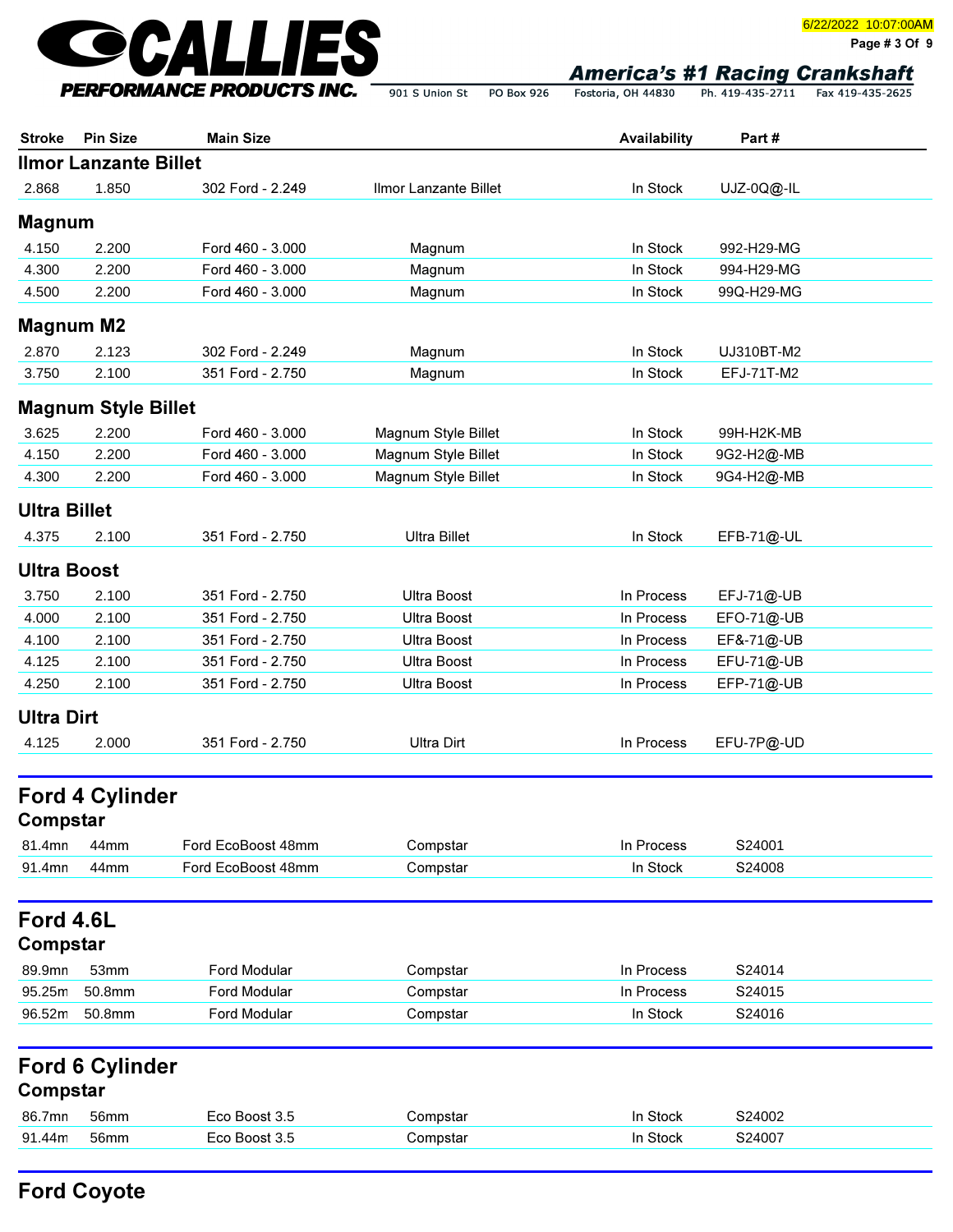

Page # 4 Of 9

Fostoria, OH 44830 Ph. 419-435-2711 Fax 419-435-2625

|               |                  | PERFORMANCE PRODUCTS INC.                           | 901 S Union St<br><b>PO Box 926</b> | Fostoria, OH 44830 | Ph. 419-435-2711 | Fax 419-435-2625 |
|---------------|------------------|-----------------------------------------------------|-------------------------------------|--------------------|------------------|------------------|
| <b>Stroke</b> | <b>Pin Size</b>  | <b>Main Size</b>                                    |                                     | Availability       | Part#            |                  |
| Compstar      |                  |                                                     |                                     |                    |                  |                  |
| 3.650         | 2.086            | Ford - 2.657                                        | Compstar                            | In Process         | 2242BTL-CS       |                  |
| 3.800         | 2.100            | Ford - 2.657                                        | Compstar                            | In Process         | 22K-B1L-CS       |                  |
| 3.900         | 1.888            | Ford - 2.657                                        | Compstar                            | In Stock           | 22C-B9L-CS       |                  |
| 3.701         | 2.086            | <b>Ford Modified 2-Full Lighten</b><br>Ford - 2.657 | Ford Modified 2-Full Lighten        | In Stock           | QH47BTO-F2       |                  |
| Compstar      | <b>Honda B18</b> |                                                     |                                     |                    |                  |                  |
| 92mm          | 45mm             | Honda                                               | Compstar                            | In Stock           | S22001           |                  |
| 87.2mn        | 45mm             | Honda                                               | Compstar                            | In Process         | S22008           |                  |
| 89mm          | 45 <sub>mm</sub> | Honda                                               | Compstar                            | In Stock           | S22009           |                  |

# Honda F

# Compstar

| 84mm                                   | ----                 |  |  |
|----------------------------------------|----------------------|--|--|
| 90.7<br>$\overline{\phantom{a}}$<br>mr | $\sim$ $\sim$ $\sim$ |  |  |

## Honda K20

#### Compstar

| 90.7mn          | 45mm | Honda | Compstar | In Process | S22003 |
|-----------------|------|-------|----------|------------|--------|
| 99.9mn          | 45mm | Honda | Compstar | In Process | S22004 |
| 106mm           | 45mm | Honda | Compstar | In Process | S22005 |
| $102 \text{mm}$ | 45mm | Honda | Compstar | In Process | S22006 |

# LSX

### Compstar

| 3.625 | 2.100 | LS-1 GM Small Block - 2.559 | Compstar | In Stock   | 5UH-31Q-CS        |  |
|-------|-------|-----------------------------|----------|------------|-------------------|--|
| 3.625 | 2.100 | LS-1 GM Small Block - 2.559 | Compstar | In Stock   | <b>APH-317-CS</b> |  |
| 3.625 | 2.100 | LS-1 GM Small Block - 2.559 | Compstar | In Stock   | APH-31Q-CS        |  |
| 3.750 | 2.100 | LS-1 GM Small Block - 2.559 | Compstar | In Stock   | 5TJ-31Q-CS        |  |
| 3.900 | 2.100 | LS-1 GM Small Block - 2.559 | Compstar | In Stock   | APC-31Q-CS        |  |
| 4.000 | 2.100 | LS-1 GM Small Block - 2.559 | Compstar | In Process | APO-31Q-CS        |  |
| 4.100 | 2.100 | LS-1 GM Small Block - 2.559 | Compstar | In Process | AP&-31Q-CS        |  |
| 4.250 | 2.100 | LS-1 GM Small Block - 2.559 | Compstar | In Stock   | APP-317-CS        |  |

### DragonSlayer

| 3.900 | 2.000 | LS-1 GM Small Block - 2.559 | DragonSlayer | In Stock<br>APC-34T-DS |
|-------|-------|-----------------------------|--------------|------------------------|
| 4.000 | 2.000 | LS-1 GM Small Block - 2.559 | DragonSlayer | In Stock<br>APO-34T-DS |
| 4.000 | 2.100 | LS-1 GM Small Block - 2.559 | DragonSlayer | AUO-31T-DS<br>In Stock |

#### Magnum

| 3.625 | 100 | 2.559<br>Block<br>Small<br>- G-<br>uvit J | Magnun<br>. . | T-MC<br>Stock<br>. .<br>JZ |
|-------|-----|-------------------------------------------|---------------|----------------------------|
|       |     |                                           |               |                            |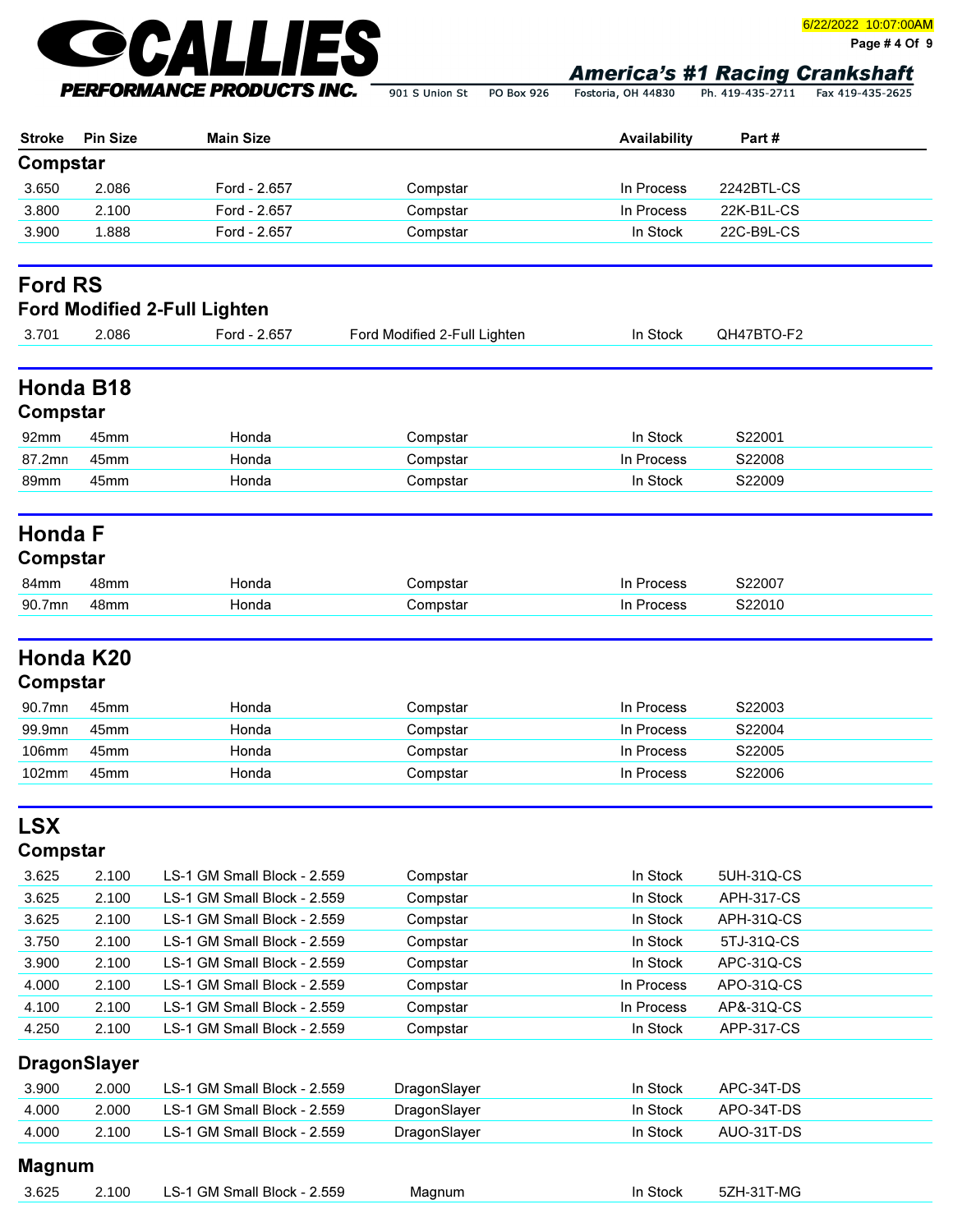

Page # 5 Of 9

901 S Union St PO Box 926 Fostoria, OH 44830 Ph. 419-435-2711 Fax 419-435-2625

| <b>Stroke</b> | <b>Pin Size</b>  | <b>Main Size</b>            |        | Availability | Part#       |  |
|---------------|------------------|-----------------------------|--------|--------------|-------------|--|
| 3.750         | 2.100            | LS-1 GM Small Block - 2.559 | Magnum | In Stock     | 4WJ-31W-MG  |  |
| 3.750         | 2.100            | LS-1 GM Small Block - 2.559 | Magnum | In Stock     | AWJ-31W-MG  |  |
| 3.900         | 2.200            | LS-1 GM Small Block - 2.559 | Magnum | In Stock     | APC-3XT-MG  |  |
| 4.000         | 2.100            | 351 Ford - 2.750            | Magnum | In Stock     | APO-71T-MG  |  |
| 4.125         | 2.000            | LS-1 GM Small Block - 2.559 | Magnum | In Stock     | 5UU-34T-MG  |  |
| 4.250         | 2.100            | LS-1 GM Small Block - 2.559 | Magnum | In Stock     | APP-31T-MG  |  |
| 4.250         | 2.000            | LS-1 GM Small Block - 2.559 | Magnum | In Stock     | APP-34T-MG  |  |
| 4.250         | 2.200            | 351 Ford - 2.750            | Magnum | In Process   | APP-7XT-MG  |  |
| 4.250         | 2.100            | LS-1 GM Small Block - 2.559 | Magnum | In Stock     | AWP-31W-MG  |  |
| 4.350         | 2.100            | LS-1 GM Small Block - 2.559 | Magnum | In Stock     | AW4831T-MG  |  |
|               | <b>Magnum M2</b> |                             |        |              |             |  |
| 3.625         | 2.100            | LS-1 GM Small Block - 2.559 | Magnum | In Stock     | 5TH-31T-M2  |  |
| 3.625         | 2.100            | LS-1 GM Small Block - 2.559 | Magnum | In Stock     | 5TH-31W-M2  |  |
| 3.625         | 2.100            | LS-1 GM Small Block - 2.559 | Magnum | In Stock     | 5UH-31W-M2  |  |
| 3.625         | 2.000            | LS-1 GM Small Block - 2.559 | Magnum | In Stock     | 5UH-34W-M2  |  |
| 3.625         | 2.100            | LS-1 GM Small Block - 2.559 | Magnum | In Stock     | AUH-31W-M2  |  |
| 3.750         | 2.100            | LS-1 GM Small Block - 2.559 | Magnum | In Stock     | 5TJ-31W-M2  |  |
| 3 750.        | 2.100            | S-1 GM Small Block - 2 559  | Magnum | In Stock     | 5111-31W-M2 |  |

| 3.750 | 2.100 | LS-1 GM Small Block - 2.559 | Magnum | 5UJ-31W-M2<br>In Stock   |
|-------|-------|-----------------------------|--------|--------------------------|
| 3.750 | 2.100 | LS-1 GM Small Block - 2.559 | Magnum | ATJ-31W-M2<br>In Process |
| 3.750 | 2.100 | LS-1 GM Small Block - 2.559 | Magnum | AUJ-31W-M2<br>In Stock   |
| 4.000 | 2.100 | LS-1 GM Small Block - 2.559 | Magnum | APO-31W-M2<br>In Process |
| 4.100 | 2.100 | LS-1 GM Small Block - 2.559 | Magnum | In Stock<br>AU&-31W-M2   |
| 4.100 | 2.100 | LS-1 GM Small Block - 2.559 | Magnum | AW&-31W-M2<br>In Process |
| 4.250 | 2.100 | LS-1 GM Small Block - 2.559 | Magnum | AUP-31T-M2<br>In Stock   |

#### Magnum XL

| 4.000 | 2.000 | 2.559<br><sup>4</sup> GM Small Block - 2.<br>∟S-1 | _Magnum X∟ | $APO-34T-XI$<br>'rocess   |  |
|-------|-------|---------------------------------------------------|------------|---------------------------|--|
| 4.010 | 2.100 | 2.559<br>LS-1 GM Small Block - 2.                 | Magnum XL  | Z-31W-XL<br>Stock<br>4D7. |  |

#### Ultra Billet

| 3.625 | 2.100 | 351 Ford - 2.750            | Ultra Billet | APH-71@-UL<br>In Process |
|-------|-------|-----------------------------|--------------|--------------------------|
| 3.780 | 2.100 | LS-1 GM Small Block - 2.559 | Ultra Billet | AP4431@-UL<br>In Stock   |
| 4.600 | 2.100 | LS-1 GM Small Block - 2.559 | Ultra Billet | In Stock<br>AP4531@-UL   |
| 4.600 | 2.000 | LS-1 GM Small Block - 2.559 | Ultra Billet | AWZ-34@-UL<br>In Process |
| 4.625 | 2.100 | 351 Ford - 2.750            | Ultra Billet | APR-71@-UL<br>In Process |

#### Ultra Boost

| 3.750             | 2.100 | LS-1 GM Small Block - 2.559 | Ultra Boost | In Stock<br>AWJ-31@-UB   |
|-------------------|-------|-----------------------------|-------------|--------------------------|
| 4.000             | 2.100 | LS-1 GM Small Block - 2.559 | Ultra Boost | APO-31@-UB<br>In Process |
| 4.250             | 2.000 | LS-1 GM Small Block - 2.559 | Ultra Boost | APP-34@-UB<br>In Process |
| 4.500             | 2.100 | LS-1 GM Small Block - 2.559 | Ultra Boost | APQ-31@-UB<br>In Process |
| <b>Ultra Dirt</b> |       |                             |             |                          |
| 3.600             | 1.888 | LS-1 GM Small Block - 2.559 | Ultra Dirt  | AP2239W-UD<br>In Process |

# Mitsubishi 4B11T

**Compstar**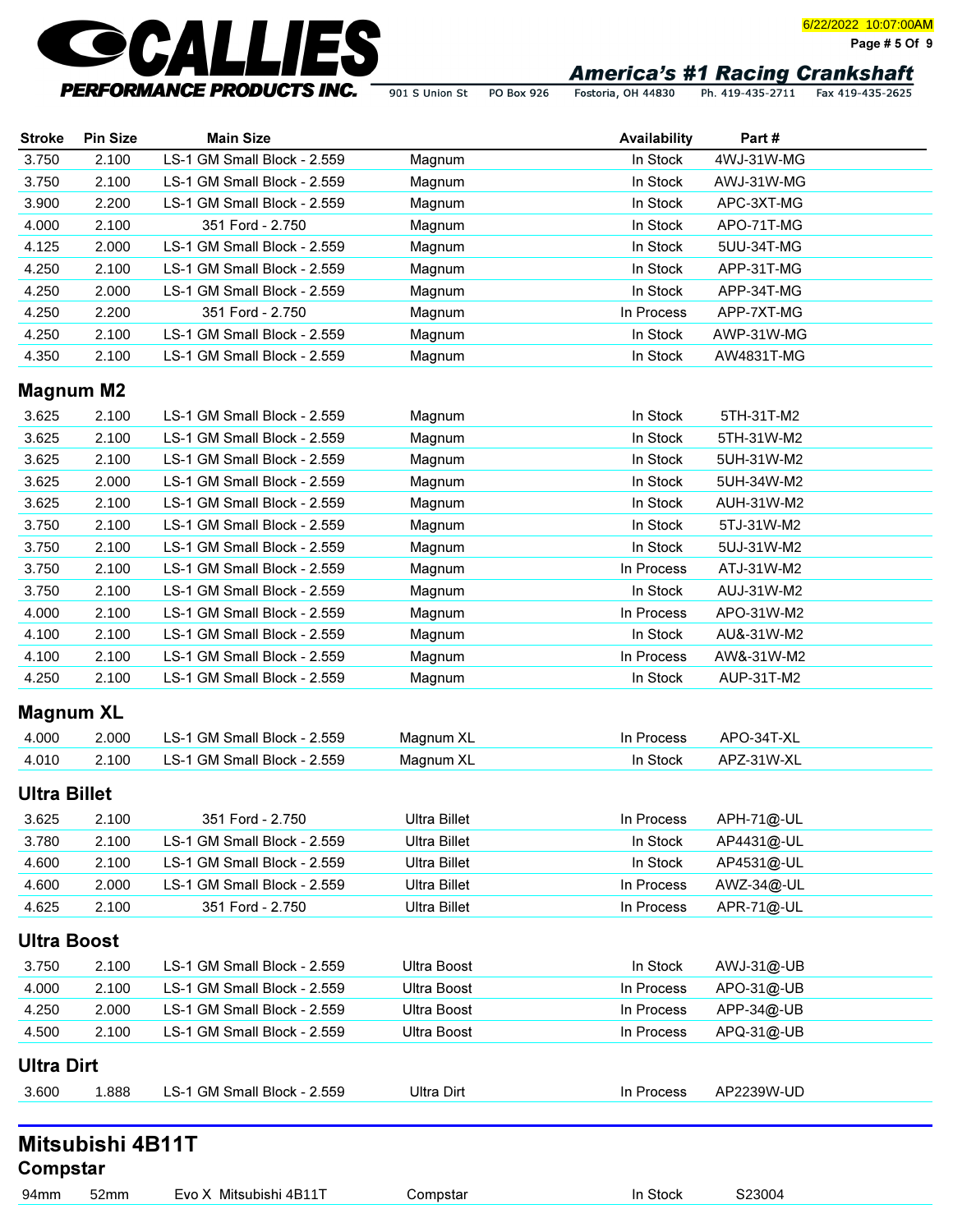

Page # 6 Of 9

|                     |                       | FERFURMANUE FRUDUCI 3 INU.  | 901 S Union St      | <b>PO BOX 926</b> | Fostoria, OH 44830 | Ph. 419-435-2/11 | Fax 419-435-2625 |
|---------------------|-----------------------|-----------------------------|---------------------|-------------------|--------------------|------------------|------------------|
| <b>Stroke</b>       | <b>Pin Size</b>       | <b>Main Size</b>            |                     |                   | Availability       | Part#            |                  |
| 96mm                | 52mm                  | Evo X Mitsubishi 4B11T      | Compstar            |                   | In Stock           | S23005           |                  |
| 98mm                | 52mm                  | Evo X Mitsubishi 4B11T      | Compstar            |                   | In Stock           | S23006           |                  |
| Compstar            | <b>Mopar New Hemi</b> |                             |                     |                   |                    |                  |                  |
| 3.800               | 2.100                 | Mopar New Hemi - 2.559      | Compstar            |                   | In Stock           | YYK-E18-CS       |                  |
| 4.000               | 2.100                 | Mopar New Hemi - 2.559      | Compstar            |                   | In Stock           | YYO-E18-CS       |                  |
| 4.000               | 2.100                 | Mopar New Hemi - 2.559      | Compstar            |                   | In Stock           | YYO-E1Q-CS       |                  |
| 4.050               | 2.100                 | Mopar New Hemi - 2.559      | Compstar            |                   | In Stock           | YY*-E1Q-CS       |                  |
| <b>Ultra Billet</b> |                       |                             |                     |                   |                    |                  |                  |
| 3.500               | 2.000                 | Mopar New Hemi - 2.559      | <b>Ultra Billet</b> |                   | In Process         | YYG-E4@-UL       |                  |
| <b>Ultra Boost</b>  |                       |                             |                     |                   |                    |                  |                  |
| 3.750               | 2.100                 | Mopar New Hemi - 2.559      | <b>Ultra Boost</b>  |                   | In Stock           | YYJ-E1@-UB       |                  |
| 4.400               | 2.100                 | Mopar New Hemi - 2.559      | <b>Ultra Boost</b>  |                   | In Stock           | YY59E1@-UB       |                  |
|                     | <b>Mopar Top Fuel</b> |                             |                     |                   |                    |                  |                  |
| <b>Top Fuel</b>     |                       |                             |                     |                   |                    |                  |                  |
| 4.375               | 2.374                 | Top Fuel w/.150 rad - 2.750 | Top Fuel            |                   | In Process         | FNB-UY2-TF       |                  |
| 4.500               | 2.374                 | Top Fuel w/.150 rad - 3.000 | <b>Top Fuel</b>     |                   | In Stock           | FNQ-T7P-TF       |                  |
| 4.500               | 2.374                 | Top Fuel w/.150 rad - 3.000 | <b>Top Fuel</b>     |                   | In Stock           | FNQ-TYP-TF       |                  |
| 4.500               | 2.374                 | Top Fuel w/.150 rad - 2.750 | <b>Top Fuel</b>     |                   | In Process         | FNQ-UY2-TF       |                  |
| 4.500               | 2.374                 | Top Fuel w/.150 rad - 2.750 | <b>Top Fuel</b>     |                   | In Process         | FNQ-UYZ-TF       |                  |

| <b>Ultra Boost</b>  | <b>Navistar DT466</b> |                    |                     |            |            |  |
|---------------------|-----------------------|--------------------|---------------------|------------|------------|--|
|                     | 135.89 76.12mm        | Navistar           | <b>Ultra Boost</b>  | In Process | S30000     |  |
|                     |                       |                    |                     |            |            |  |
| <b>Nissan</b>       |                       |                    |                     |            |            |  |
| Compstar            |                       |                    |                     |            |            |  |
| 83mm                | 49.9mm                | Nissan 62.9mm      | Compstar            | In Stock   | S25002     |  |
| <b>Ultra Billet</b> | <b>Nissan GTR</b>     |                    |                     |            |            |  |
| 3.480               | 2.200                 | Nissan GTR - 2.558 | <b>Ultra Billet</b> | In Stock   | VIF-NI@-UL |  |
| 3.874               | 2.200                 | Nissan GTR - 2.558 | <b>Ultra Billet</b> | In Stock   | VI50NI@-UL |  |
| Compstar            | <b>Nissan RB26</b>    |                    |                     |            |            |  |
| 79mm                | 48mm                  | Nissan 54.9mm      | Compstar            | In Stock   | S25001     |  |
| 77.7mn              | 48mm                  | Nissan 54.9mm      | Compstar            | In Process | S25004     |  |
| 73.7mn              | 48mm                  | Nissan 54.9mm      | Compstar            | In Stock   | S25005     |  |

4.750 2.374 Top Fuel w/.150 rad - 2.750 Top Fuel In Process FNS-UY2-TF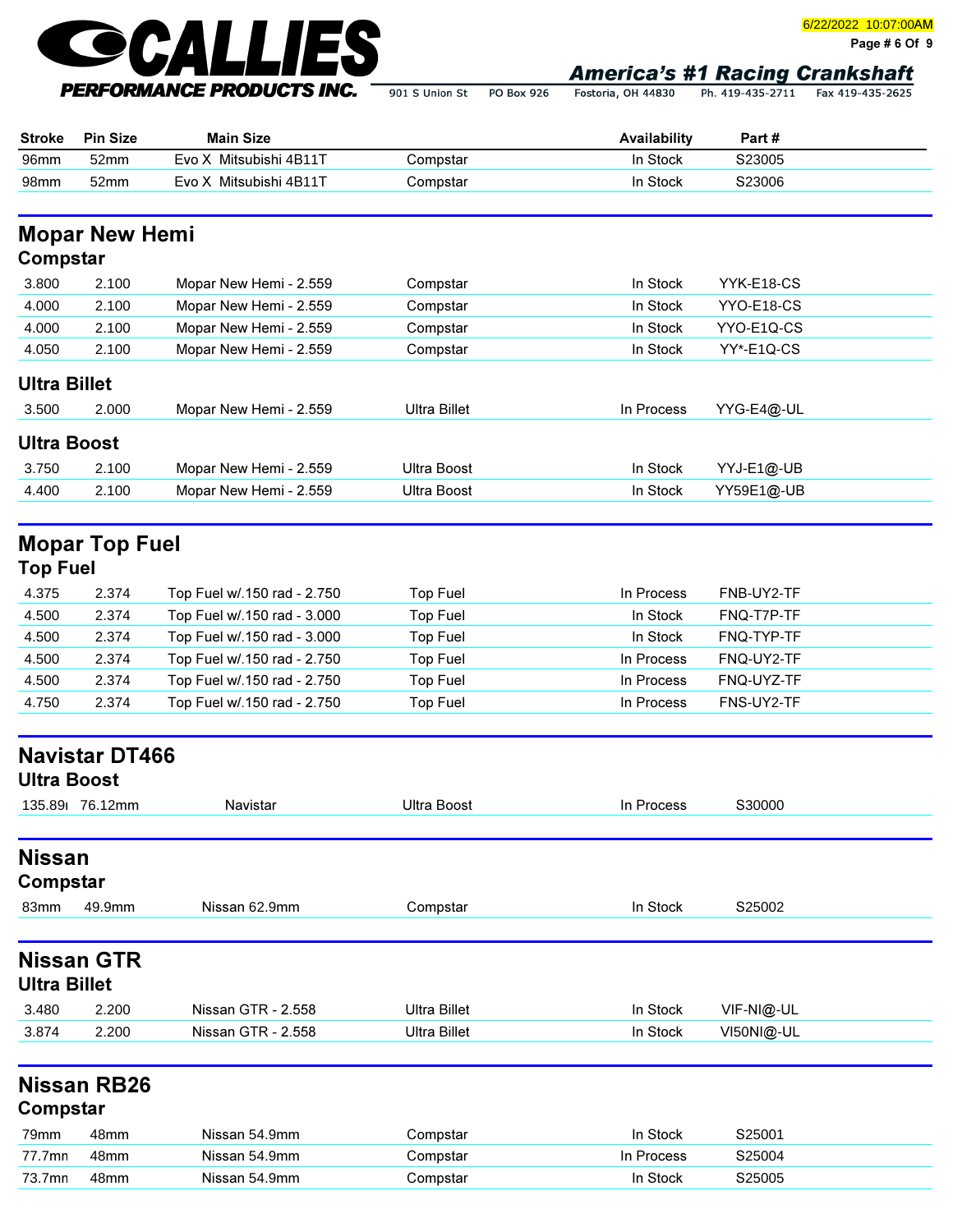

Page # 7 Of 9

Fostoria, OH 44830 Ph. 419-435-2711 Fax 419-435-2625

| <b>Stroke</b>       | <b>Pin Size</b>            | <b>Main Size</b>                      |                            | Availability | Part#             |  |
|---------------------|----------------------------|---------------------------------------|----------------------------|--------------|-------------------|--|
| Compstar            |                            | <b>Nissan RB26 Full Counterweight</b> |                            |              |                   |  |
| 73.7mn              | 48 <sub>mm</sub>           | Nissan 54.9mm                         | Compstar                   | In Stock     | S25006            |  |
| 77.7mn              | 48mm                       | Nissan 54.9mm                         | Compstar                   | In Process   | S25007            |  |
| 79mm                | 48 <sub>mm</sub>           | Nissan 54.9mm                         | Compstar                   | In Process   | S25008            |  |
| Compstar            |                            | <b>Nissan RB30 Full Counterweight</b> |                            |              |                   |  |
| 90mm                | 49.9mm                     | Nissan 54.9mm                         | Compstar                   | In Process   | S25011            |  |
| <b>Ultra Billet</b> | <b>Noonan Pro Mod</b>      |                                       |                            |              |                   |  |
| 4.500               | 2.374                      | BB Chevy Pro-Mod - 2.747              | <b>Ultra Billet</b>        | In Stock     | F1Q-P7@-UL        |  |
| Compstar            | <b>Small Block Chevy</b>   |                                       |                            |              |                   |  |
| 3.800               | 2.100                      | (350) GM Small Block - 2.448          | Compstar                   | In Stock     | <b>SAK-113-CS</b> |  |
| 3.875               | 2.100                      | (400) GM Small Block - 2.648          | Compstar                   | In Stock     | <b>SAM-213-CS</b> |  |
| 4.000               | 2.100                      | (350) GM Small Block - 2.448          | Compstar                   | In Stock     | SAO-113-CS        |  |
| 4.000               | 2.100                      | (400) GM Small Block - 2.648          | Compstar                   | In Stock     | SAO-213-CS        |  |
|                     | <b>Compstar Comet</b>      |                                       |                            |              |                   |  |
| 3.480               | 1.888                      | (350) GM Small Block - 2.448          | <b>Compstar Comet</b>      | In Stock     | <b>SAF-193-CC</b> |  |
| 3.750               | 2.000                      | (350) GM Small Block - 2.448          | <b>Compstar Comet</b>      | In Stock     | <b>SAJ-143-CC</b> |  |
|                     |                            |                                       |                            |              |                   |  |
|                     | <b>Compstar Mid Weight</b> |                                       |                            |              |                   |  |
| 3.480               | 2.000                      | (350) GM Small Block - 2.448          | <b>Compstar Mid Weight</b> | In Stock     | <b>SAF-143-CM</b> |  |
| 3.500               | 2.100                      | (350) GM Small Block - 2.448          | <b>Compstar Mid Weight</b> | In Stock     | SAG-113-CM        |  |
| 3.625               | 2.100                      | (350) GM Small Block - 2.448          | <b>Compstar Mid Weight</b> | In Stock     | <b>SAH-113-CM</b> |  |
|                     | <b>Compstar Race Saver</b> |                                       |                            |              |                   |  |
| 3.480               | 2.100                      | (350) GM Small Block - 2.448          | Compstar Race Saver        | In Stock     | <b>SAF-113-CR</b> |  |
| <b>Magnum</b>       |                            |                                       |                            |              |                   |  |
| 3.335               | 2.100                      | (350) GM Small Block - 2.448          | Magnum                     | In Process   | SAX-11A-MG        |  |
| 3.625               | 2.000                      | (350) GM Small Block - 2.448          | Magnum                     | In Process   | SAH-14A-MG        |  |
| 3.750               | 2.100                      | (350) GM Small Block - 2.448          | Magnum                     | In Process   | SAJ-11A-MG        |  |
| 3.800               | 2.000                      | (350) GM Small Block - 2.448          | Magnum                     | In Process   | SAK-14A-MG        |  |
| 3.800               | 2.100                      | (400) GM Small Block - 2.648          | Magnum                     | In Process   | SAK-21A-MG        |  |
| 3.800               | 1.888                      | (400) GM Small Block - 2.648          | Magnum                     | In Process   | SAK-29A-MG        |  |
| 3.875               | 2.100                      | (350) GM Small Block - 2.448          | Magnum                     | In Process   | SAM-11A-MG        |  |
| 3.875               | 1.888                      | (350) GM Small Block - 2.448          | Magnum                     | In Process   | SAM-19A-MG        |  |
| 3.875               | 2.100                      | (400) GM Small Block - 2.648          | Magnum                     | In Process   | SAM-21A-MG        |  |
| 3.875               | 2.000                      | (400) GM Small Block - 2.648          | Magnum                     | In Stock     | SAM-24A-MG        |  |
| 4.000               | 2.100                      | (350) GM Small Block - 2.448          | Magnum                     | In Process   | SAO-11A-MG        |  |
| 4.000               | 2.000                      | (350) GM Small Block - 2.448          | Magnum                     | In Stock     | SAO-14A-MG        |  |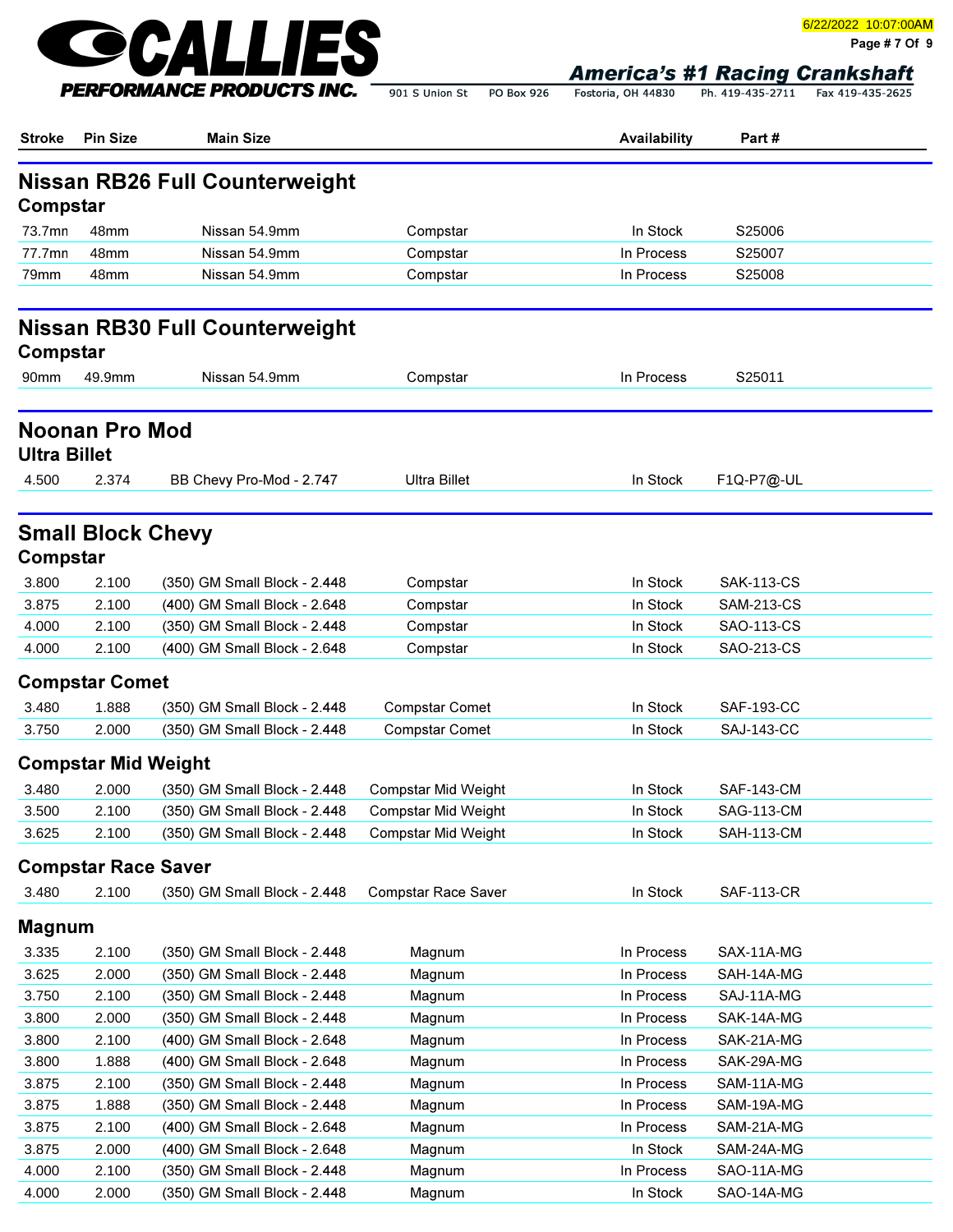

Fostoria, OH 44830 901 S Union St PO Box 926

Ph. 419-435-2711 Fax 419-435-2625

| <b>Stroke</b>       | <b>Pin Size</b>            | <b>Main Size</b>                                      |                     |                 | Availability | Part#      |  |
|---------------------|----------------------------|-------------------------------------------------------|---------------------|-----------------|--------------|------------|--|
| 4.000               | 2.100                      | (400) GM Small Block - 2.648                          | Magnum              |                 | In Process   | SAO-21A-MG |  |
| 4.250               | 2.100                      | (350) GM Small Block - 2.448                          | Magnum              |                 | In Process   | SAP-11A-MG |  |
| 4.250               | 2.100                      | (400) GM Small Block - 2.648                          | Magnum              |                 | In Process   | SAP-21A-MG |  |
|                     | <b>Magnum M2</b>           |                                                       |                     |                 |              |            |  |
| 3.335               | 2.000                      | (350) GM Small Block - 2.448                          | Magnum              |                 | In Process   | SAX-14A-M2 |  |
| 3.335               | 1.888                      | (350) GM Small Block - 2.448                          | Magnum              |                 | In Process   | SAX-19A-M2 |  |
| 3.480               | 2.000                      | (350) GM Small Block - 2.448                          | Magnum              |                 | In Process   | SAF-14A-M2 |  |
| 3.480               | 1.888                      | (350) GM Small Block - 2.448                          | Magnum              |                 | In Process   | SAF-19A-M2 |  |
| 3.500               | 1.888                      | (350) GM Small Block - 2.448                          | Magnum              |                 | In Process   | SAG-19A-M2 |  |
| 3.750               | 2.100                      | (350) GM Small Block - 2.448                          | Magnum              |                 | In Process   | SAJ-11A-M2 |  |
| 3.750               | 2.000                      | (350) GM Small Block - 2.448                          | Magnum              |                 | In Process   | SAJ-14A-M2 |  |
| 3.750               | 2.100                      | (400) GM Small Block - 2.648                          | Magnum              |                 | In Stock     | SAJ-21A-M2 |  |
| 3.750               | 2.100                      | (350) GM Small Block - 2.448                          | Magnum              | <b>BBC Post</b> | In Stock     | SMJ-11A-M2 |  |
| 4.000               | 2.100                      | (400) GM Small Block - 2.648                          | Magnum              | <b>BBC Post</b> | In Process   | SMO-21A-M2 |  |
|                     | <b>Magnum Style Billet</b> |                                                       |                     |                 |              |            |  |
|                     |                            |                                                       |                     |                 |              |            |  |
| 4.000               | 1.888                      | (350) GM Small Block - 2.448                          | Magnum Style Billet |                 | In Stock     | S4O-19K-MB |  |
| <b>Magnum XL</b>    |                            |                                                       |                     |                 |              |            |  |
| 3.400               | 1.888                      | (283) GM Small Block - 2.298                          | Magnum XL           |                 | In Stock     | SKW-59A-XL |  |
| 3.480               | 1.850                      | (350) GM Small Block - 2.448                          | Magnum XL           |                 | In Stock     | SKF-1EA-XL |  |
| 3.500               | 1.888                      | (350) GM Small Block - 2.448                          | Magnum XL           |                 | In Process   | SKG-19A-XL |  |
| 3.865               | 2.100                      | (400) GM Small Block - 2.648                          | Magnum XL           |                 | In Process   | SKZ-21A-XL |  |
|                     | <b>Magnum XL Billet</b>    |                                                       |                     |                 |              |            |  |
| 3.875               | 1.888                      | (350) GM Small Block - 2.448                          | Magnum XL Billet    |                 | In Stock     | S4M-19@-XB |  |
|                     |                            |                                                       |                     |                 |              |            |  |
|                     |                            | <b>Max/Lite (GM-SB Forging)</b>                       |                     |                 |              |            |  |
| 3.480               | 1.888                      | (350) GM Small Block - 2.448 Max/Lite (GM-SB Forging) |                     |                 | In Stock     | SAF-19D-ML |  |
| 3.480               | 2.000                      | (283) GM Small Block - 2.298 Max/Lite (GM-SB Forging) |                     |                 | In Stock     | SAF-54D-ML |  |
| <b>Ultra Billet</b> |                            |                                                       |                     |                 |              |            |  |
| 4.000               | 1.888                      | (350) GM Small Block - 2.448                          | <b>Ultra Billet</b> |                 | In Process   | S4O-19K-UL |  |
| <b>Ultra Dirt</b>   |                            |                                                       |                     |                 |              |            |  |
| 3.480               | 1.888                      | (350) GM Small Block - 2.448                          | <b>Ultra Dirt</b>   |                 | In Process   | SAF-19A-UD |  |
| 3.500               | 1.888                      | (350) GM Small Block - 2.448                          | <b>Ultra Dirt</b>   |                 | In Process   | SAG-19A-UD |  |
| 3.820               | 1.888                      | (350) GM Small Block - 2.448                          | <b>Ultra Dirt</b>   |                 | In Stock     | SA1319@-UD |  |
| 3.875               | 2.000                      | (350) GM Small Block - 2.448                          | <b>Ultra Dirt</b>   | <b>BBC Post</b> | In Process   | SMM-14A-UD |  |
| 4.000               | 2.000                      | (350) GM Small Block - 2.448                          | <b>Ultra Dirt</b>   |                 | In Stock     | S4O-14@-UD |  |
| 4.000               | 1.888                      | (350) GM Small Block - 2.448                          | <b>Ultra Dirt</b>   | <b>BBC Post</b> | In Stock     | SMO-19@-UD |  |
| 4.000               | 1.888                      | (350) GM Small Block - 2.448                          | <b>Ultra Dirt</b>   | <b>BBC Post</b> | In Stock     | SMO-19A-UD |  |
|                     |                            |                                                       |                     |                 |              |            |  |
|                     | <b>Subaru EJ20</b>         |                                                       |                     |                 |              |            |  |
| Compstar            |                            |                                                       |                     |                 |              |            |  |
| 75mm                | 52mm                       | Subaru                                                | Compstar            |                 | In Stock     | S26001     |  |
| 79mm                | 52mm                       | Subaru                                                | Compstar            |                 | In Stock     | S26002     |  |
| 83mm                | 52mm                       | Subaru                                                | Compstar            |                 | In Process   | S26005     |  |

Page # 8 Of 9